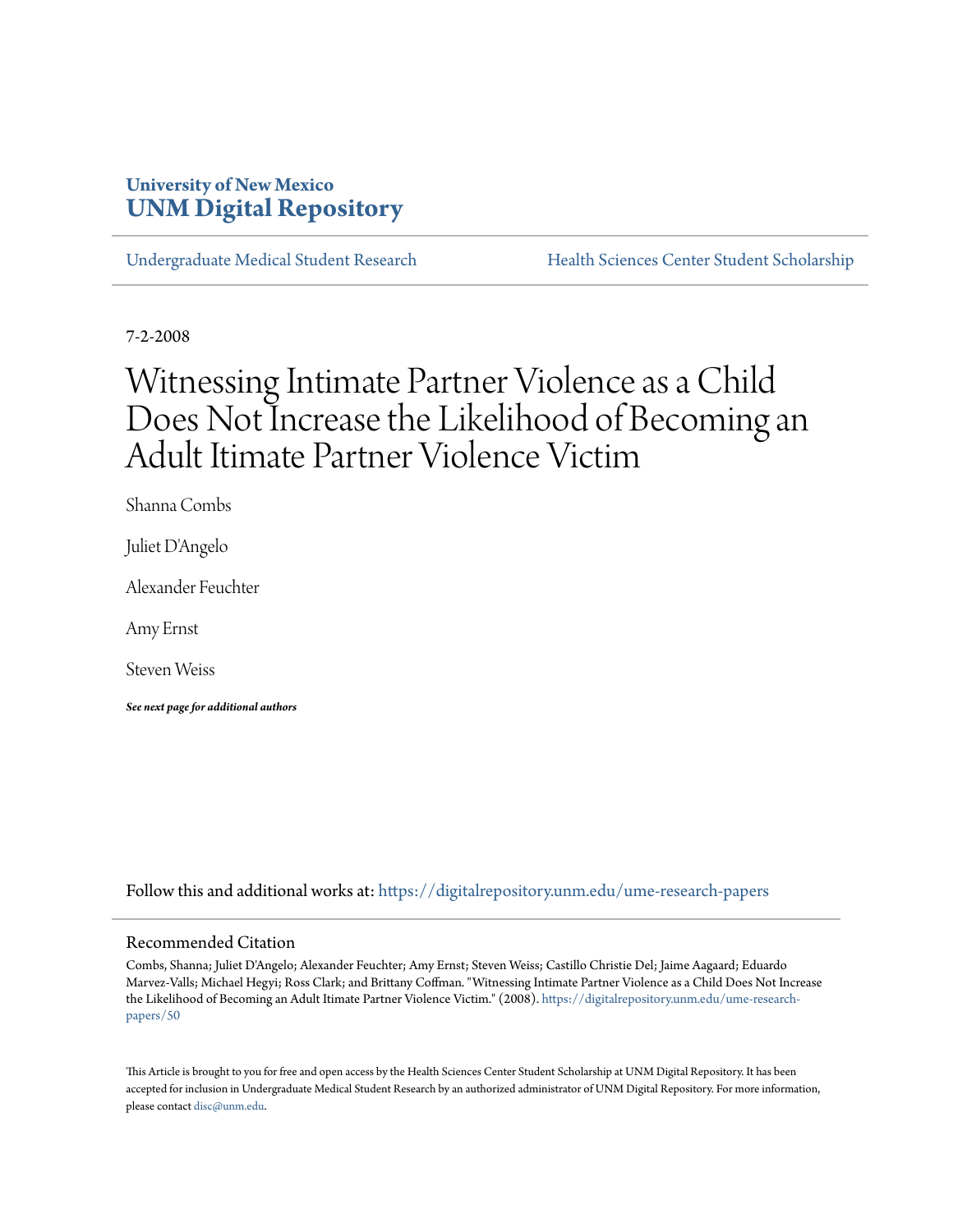# **Authors**

Shanna Combs, Juliet D'Angelo, Alexander Feuchter, Amy Ernst, Steven Weiss, Castillo Christie Del, Jaime Aagaard, Eduardo Marvez-Valls, Michael Hegyi, Ross Clark, and Brittany Coffman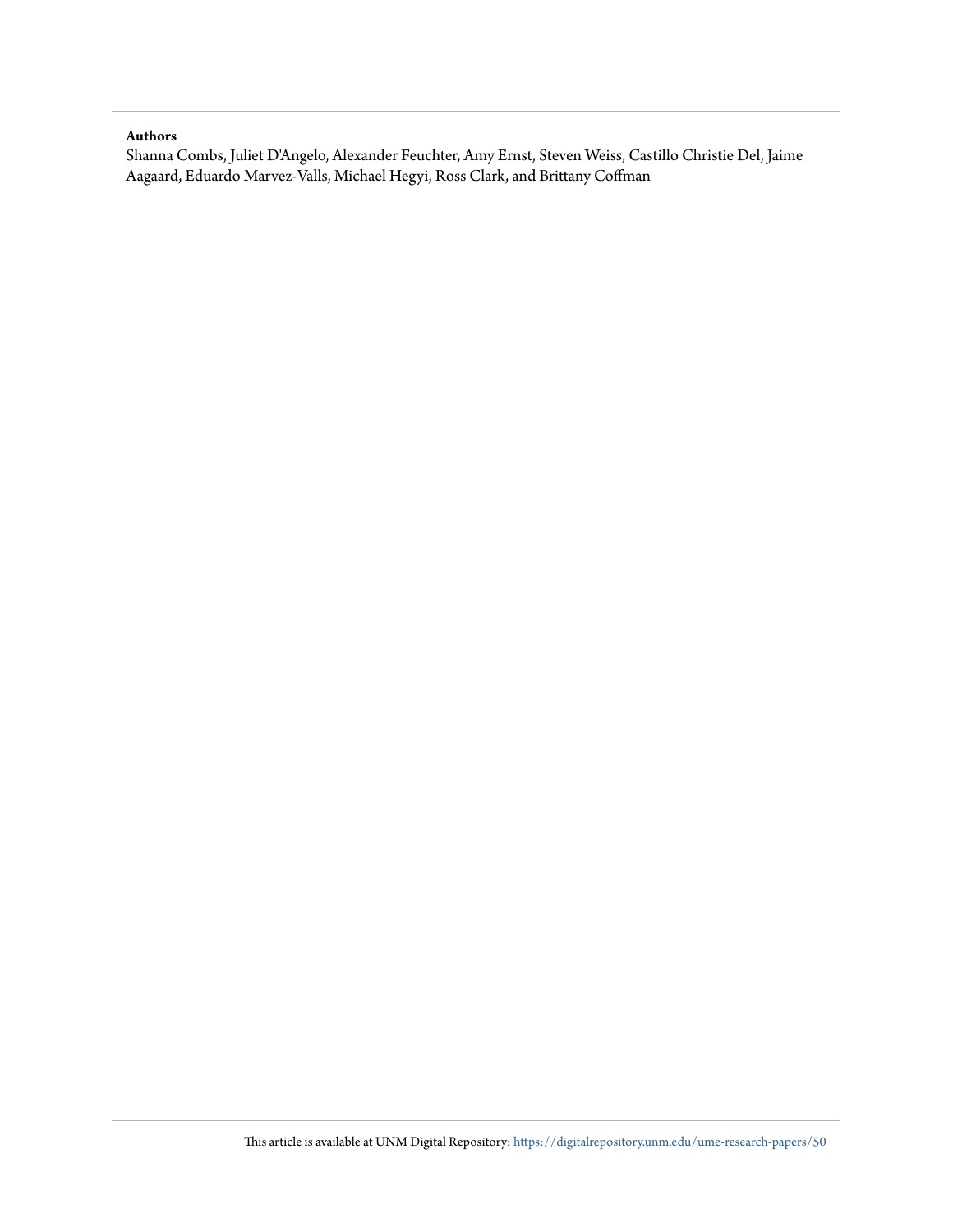# Witnessing Intimate Partner Violence as a Child Does Not Increase the Likelihood of Becoming an Adult Intimate Partner Violence Victim

Amy A. Ernst, MD, Steven J. Weiss, MD, Christie Del Castillo, MD, Jaime Aagaard, MD, Eduardo Marvez-Valls, MD<sup>†</sup>, Juliet D'Angelo, BA, Shanna Combs, BFA, Alexander Feuchter, BA, Michael Hegyi, BA, Ross Clark, BS, Brittany Coffman, BA

# Abstract

Objectives: To determine whether adults who witnessed intimate partner violence (IPV) as children would have an increased rate of being victims of ongoing IPV, as measured by the Ongoing Violence Assessment Tool (OVAT), compared with adult controls who did not witness IPV as children. The authors also sought to determine whether there were differences in demographics in these two groups.

Methods: This was a cross sectional cohort study of patients presenting to a high-volume academic emergency department. Emergency department patients presenting from November 16, 2005, to January 5, 2006, during 46 randomized four-hour shifts were included. A confidential computer touch-screen data entry program was used for collecting demographic data, including witnessing IPV as a child and the OVAT. Main outcome measures were witnessing IPV as a child, ongoing IPV, and associated demographics. Assuming a prevalence of IPV of 20% and a clinically significant difference of 20% between adults who witnessed IPV as children and adult controls who did not witness IPV as children, the study was powered at 80%, with 215 subjects included.

Results: A total of 280 subjects were entered; 256 had complete data sets. Forty-nine percent of subjects were male, 45% were Hispanic, 72 (28%) were adults who witnessed IPV as children, and 184 (72%) were adult controls who did not witness IPV as children. Sixty-three (23.5%) were positive for ongoing IPV. There was no correlation of adults who witnessed IPV as children with the presence of ongoing IPV, as determined by univariate and bivariate analysis. Twenty-three of 72 (32%) of the adults who witnessed IPV as children, and 39 of 184 (21%) of the adult controls who did not witness IPV as children, were positive for IPV (difference, 11%; 95% confidence interval [CI] =  $-2\%$  to 23%). Significant correlations with having witnessed IPV as a child included age younger than 40 years (odds ratio [OR], 4.2; 95% CI = 1.7 to 9.1), income less than \$20,000/year (OR, 5.1; 95% CI = 1.6 to 12.5), and abuse as a child (OR, 9.1; 95% CI = 4.2 to 19.6). Other demographics were not significantly correlated with having witnessed IPV as a child.

Conclusions: Adults who witnessed IPV as children were more likely to have a lower income, be younger, and have been abused as a child, but not more likely to be positive for ongoing IPV, when compared with patients who had not witnessed IPV.

ACADEMIC EMERGENCY MEDICINE 2007; 14:411-418 @ 2007 by the Society for Academic Emergency Medicine

Keywords: intimate partner violence, child witness of intimate partner violence, adult child witness

I ntimate partner violence (IPV) is defined as persistent physical abuse by one adult on another, both of whom are involved in an intimate relationship with

From the Department of Emergency Medicine (AAE, SJW, CDC, JA, RC), University of New Mexico (JD, SC, AF, MH, BC), Albuquerque, NM; and Department of Emergency Medicine, Louisiana State University (EM-V), Baton Rouge, LA. yDeceased.

Received September 20, 2006; revisions received November 6, 2006, and November 8, 2006; accepted November 8, 2006.

the other as a spouse or a partner.<sup>[1](#page-8-0)</sup> Studies suggest that 8%–12% of all women experience some form of IPV in any given year, and approximately 20%–50% of

Presented at the SAEM annual meeting, San Francisco, CA, May 2006.

Supported in part by contributions from the George Valente Foundation.

Contact for correspondence and reprints: Amy A. Ernst, MD; e-mail: [aernst56@aol.com.](mailto:aernst56@aol.com)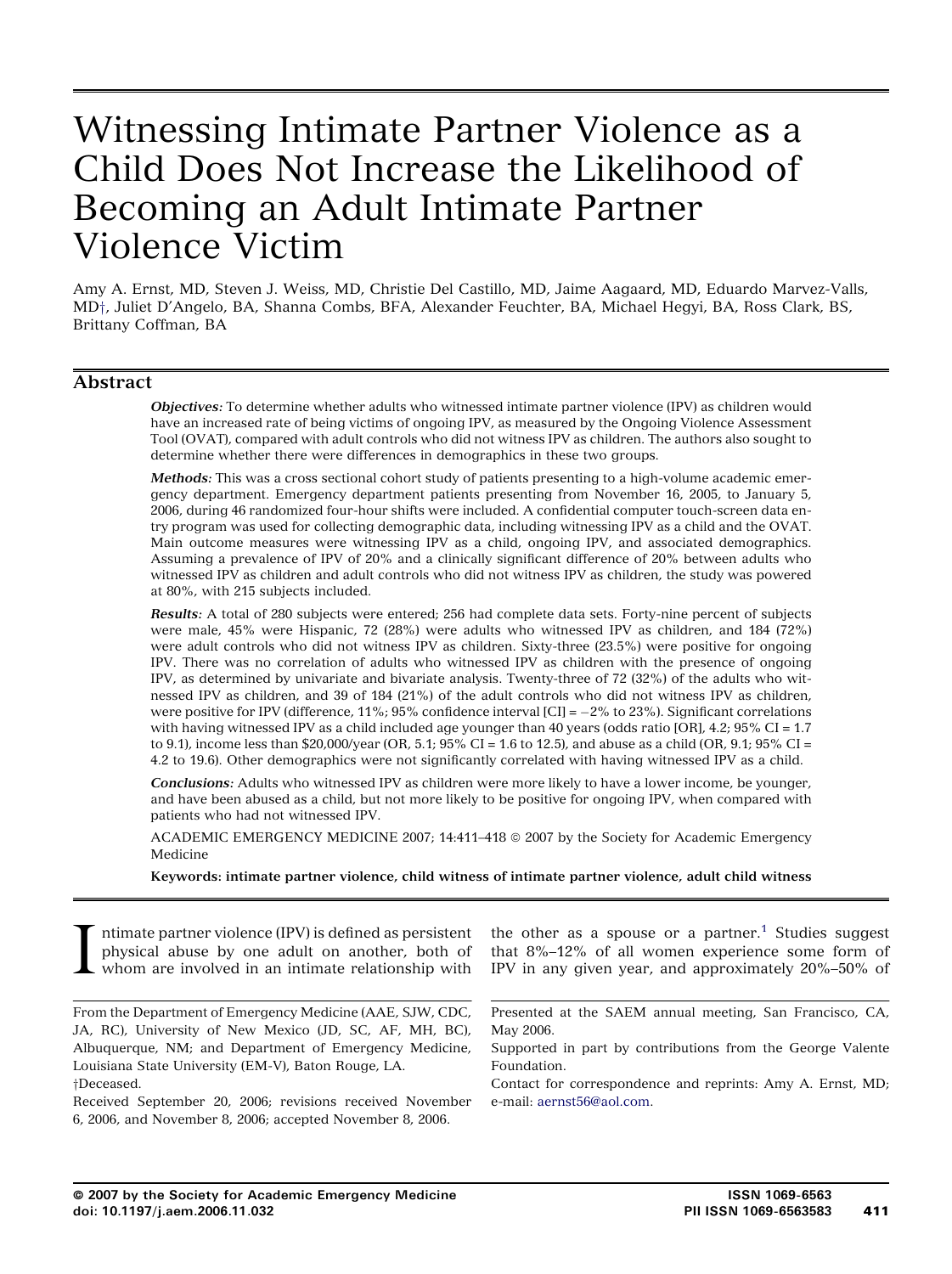all women experience some form of IPV in their life-time.<sup>[2,3](#page-8-0)</sup> It has been shown that as many as  $50\%$  of women presenting to an emergency department (ED) in the United States have experienced some form of domestic violence, and studies have also shown that approximately 3% of all female ED patients are presenting to urban EDs for injuries caused by IPV[.2](#page-8-0) Despite the high incidence of IPV victims in the ED, physicians identify only 6% of police-identified IPV victims.[4](#page-8-0)

Risk factors for becoming a perpetrator of IPV include childhood abuse or having witnessed parental violence.<sup>5,6</sup> Cunradi et al. showed that women who reported childhood abuse were five times more likely to have experienced severe IPV, and male partners with a history of childhood physical abuse were three times more likely to perpetrate severe  $IPV<sup>7</sup>$  $IPV<sup>7</sup>$  $IPV<sup>7</sup>$ . The relationship of witnessing childhood violence and becoming a victim of IPV is not as clear as the relationship to becoming a perpetrator; there are few studies to support this.<sup>[8](#page-8-0)</sup>

There are 3.3 million children in the United States who witness adult IPV per year.<sup>[1](#page-8-0)</sup> Children who witness IPV are more likely to have behavioral problems, including internalizing signs and symptoms, especially depression and anxiety in girls; in boys, externalizing behaviors that are related include aggression, oppositional behav-iors, and conduct problems.<sup>[9](#page-8-0)</sup> A few prior studies showed that children who witness IPV are also more likely to be child abuse victims, $10$  to use alcohol and illicit drugs as adults,[10](#page-8-0) to be victimized as adults by both intimates and nonintimates, $^8$  and to become a batterer,  $^{11}$  thus perpetuating the cycle of IPV.

The goals of the present study were to describe the prevalence of adult ED patients who were child witnesses of IPV and to determine the relationship between being a child witness and an adult victim of ongoing IPV. We used the Ongoing Violence Assessment Tool  $(OVAT)<sup>12</sup>$  $(OVAT)<sup>12</sup>$  $(OVAT)<sup>12</sup>$  our previously validated screening tool for ongoing IPV. Assessing ongoing IPV may be more important for the ED setting, because those presently involved in IPV may need more immediate intervention, as might their children who are witnessing IPV. Thus, we also sought to determine how many children were witnessing IPV in the homes of our ED patients.

Our hypotheses were that significantly more adults who witnessed IPV as children would have a positive result on the OVAT and that adults who witnessed IPV as children would have significant differences in demographic factors and history of child abuse than those adults who had not witnessed IPV as children.

#### METHODS

#### Study Design and Population

The study was a cross sectional cohort study of patients presenting to the ED. The study was approved by the human research review committee, and documentation of written informed consent was waived. The study was considered minimal risk; oral presentation of informed consent items was required, with a copy of a consent form presented to the subjects, but without the requirement for a signature by the subject. This was deemed appropriate because the only risk of the study or potential harm to the patient was a breach of confidentiality, because the subject material was confidential and the only record linking the subject and the research would be the consent form.

The site was an urban Level 1 trauma center ED with an annual adult patient visit count of 60,000. Recruitment of subjects for the study occurred on all days of the week from November 16, 2005, to January 5, 2006, during randomized four-hour shifts with consecutive sampling. Five days corresponding to university holidays during that period were excluded. There were a total of 46 shifts included.

Male and female patients were included if they were 18 years of age or older and if they spoke English or Spanish. The computer screening tools, as well as the consent form, were available in English and Spanish. All patients waiting in the triage or lobby area of the ED and its related urgent care clinic were eligible. Those who were immediately assigned a bed in the treatment area due to acute illness or injury were excluded. Patients who arrived by emergency medical services and who were taken immediately to resuscitation or acute treatment areas were also excluded. Patients who were too ill, intoxicated, psychiatrically unstable, or physically unable to participate in the study were excluded; records were kept of those approached for enrollment and reasons for exclusion. Those who refused participation had their age and race recorded.

### Survey Content and Administration

Three local Spanish speakers formulated the Spanish survey, and it was back-translated into English by a fluent Spanish and English speaker after the study was completed. The survey program was on a touch-screen computer and was developed in Visual Basic 2005 Studio (Microsoft Corp., Redmond, WA). There were three consecutive data entry screens offering a choice of English or Spanish.

The data forms included demographic information; questions about previously witnessing IPV as children, whether there were currently any children in their home, and whether their children witnessed IPV in their home; and information about previous violence the patients had experienced as an adult. Also included was the OVAT, a previously validated four-question screen for ongoing IPV. $^{12}$  $^{12}$  $^{12}$  This tool was validated against the 30-item Index of Spouse Abuse<sup>13</sup> screen, the only other validated tool for ongoing IPV, and found to have good sensitivity, specificity, and accuracy.<sup>[12,14,15](#page-9-0)</sup> The OVAT is written in gender-neutral language, is much shorter than the Index of Spouse Abuse (four vs. 30 questions), and is easier to implement via touch-screen computer.<sup>[12,13](#page-9-0)</sup>

Seven trained research assistants were educated to understand the background, theory, and logistics of the research and collected data during randomized fourhour shifts. Subjects were approached at triage in the ED and asked to participate via touch-screen computer in a research survey study about IPV and witnessing IPV as children. After introduction by a research assistant, the 24-item touch-screen computer survey was completed by the research participant in a semiprivate area. Data were input directly into an Access 2003 (Microsoft Corp.) database by the survey program.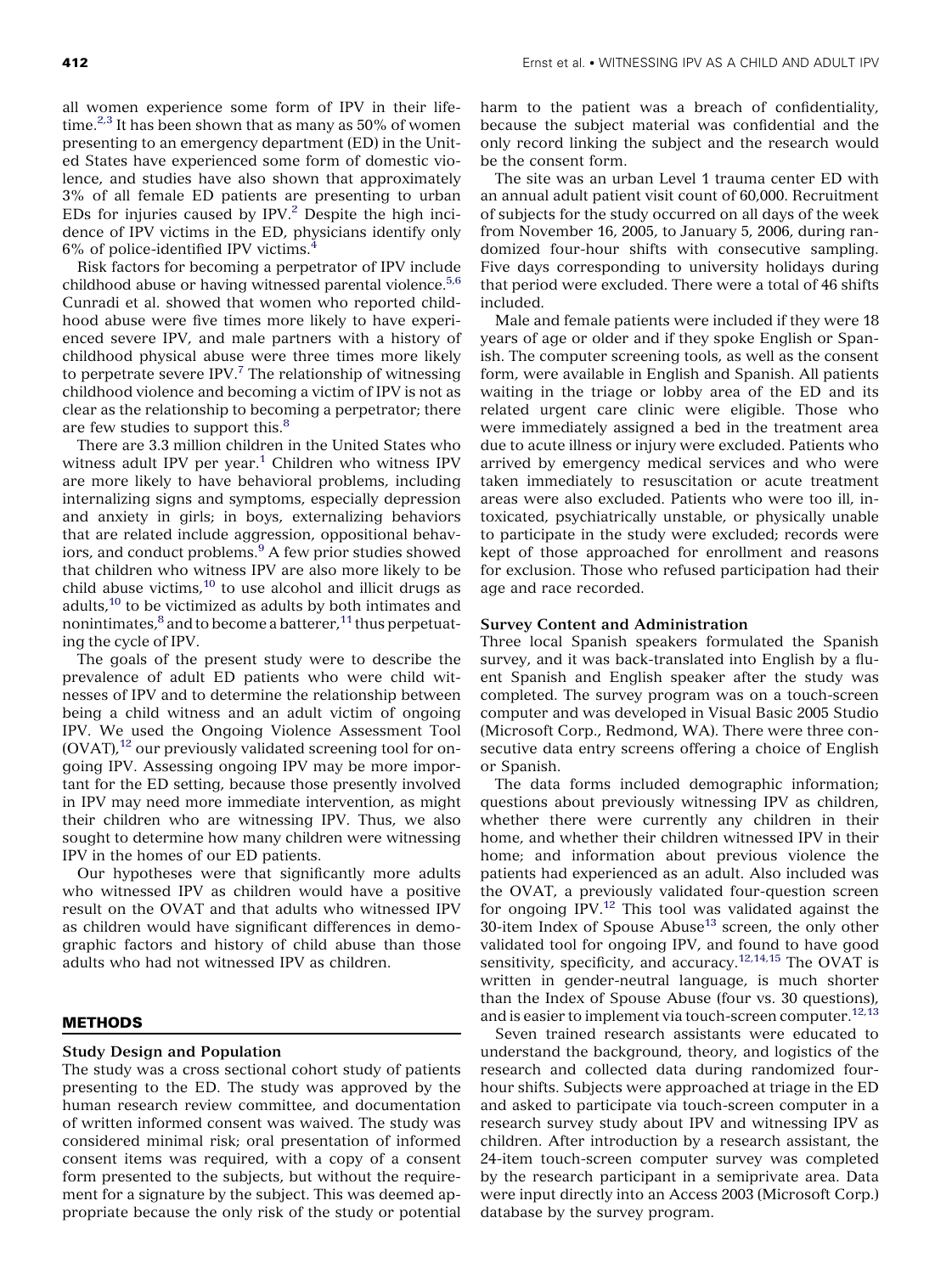#### Data Analysis

The outcome variable was the dichotomous yes/no answer to the question ''Did you witness violence between your parents or stepparents as a child?'' Independent variables included age, race, education, income, insurance, gender, marital status, alcohol or drug use, partner alcohol or drug use, OVAT results, and child abuse history.

Some subjects refused to answer parts or all of the questionnaire. Subjects indicated their refusal by checking a box marked ''no answer.'' All records had complete data because subjects were required to either answer questions or pick ''no answer.'' Because all questions had to be answered, the nonresponses were not simply missing data, but were specific questions that the subject refused to answer; therefore, no imputation scheme was used. All ''no answer'' responses were removed on a case-by-case basis for univariate analysis and on a listwise basis for regression analysis.

For demographics and prevalences, descriptives and percentages were used. Two-way contingency tables were used to compare positive and negative results on the OVAT with having witnessed IPV as a child. To determine predictors of being an adult who witnessed IPV as a child, chi-square analysis and 95% confidence intervals (CIs) between independent and outcome variables were used. Univariate results with  $p < 0.05$  were used as an entry criterion into a multivariable logistic mode, with being an adult who witnessed IPV as a child or an adult control who did not witness IPV as a child as the outcome variable; the maximum model was based on one predictor variable for every ten adults who witnessed IPV as children.

A power analysis was performed a priori. Assuming a prevalence of IPV of 20%, based on previous screening studies of IPV in the  $ED<sub>12,14,15</sub>$  $ED<sub>12,14,15</sub>$  $ED<sub>12,14,15</sub>$  and a difference of 20% (again based on previous studies<sup>12,14,15</sup>) between adults who witnessed IPV as children and adult controls who did not witness IPV as children in being victims of IPV, as well as demographic characteristics, the study was powered at 80% with 215 subjects included.

A regression model was developed using a maximum of one variable for ten adults who witnessed IPV as children enrolled in the study. The regression model was formally assessed for the presence of multicolinearity using a regression Eigen analysis, with a condition index  $\geq$ 30 indicative of moderate to severe colinearity as de-scribed elsewhere by Uchino et al.<sup>[16](#page-9-0)</sup> We used the Hosmer-Lemeshow goodness-of-fit test for the regression model. With this test, a significant result ( $p < 0.05$ ) would indicate a poor fit between the data set and the model.<sup>[17](#page-9-0)</sup>

# RESULTS

A total of 184 hours of data collection were performed (representing 46 four-hour shifts). A total of 521 patients were registered and in the waiting area during the times of the study; 125 were excluded, leaving 396 eligible. The 125 excluded patients included 61 who were too ill or unable to participate; 24 who had an arm injury, preventing use of a computer; 13 who had a language barrier; ten who were intoxicated, drugged, or had an altered level of consciousness; and 17 with psychiatric problems pre-

cluding participation. A total of 116 of the eligible patients refused participation (a total of 241 excluded or refused participation), leaving 280 (72% of eligible) who participated. Demographic characteristics for those enrolled are listed in Table 1. Of the 116 who refused participation, 64 (55%) were women, and the average age was 41 years. Race representation of refusals included three African American, seven American Indian, one Asian, 30 white, one Polish, one unknown, and 73 Hispanic subjects.

Twenty-four subjects did not answer the question about witnessing IPV as a child, leaving 256 subjects for analysis. The data for the remaining 256 subjects are presented in [Table 2.](#page-5-0) Thirty-two percent of adults who witnessed IPV as children had a positive result on the OVAT at the time of enrollment; 21% of adult controls who did not witness IPV as children had a positive result

#### Table 1

Demographics of 280 Participants

| Characteristic           | n(%)     |
|--------------------------|----------|
| Language                 |          |
| Spanish                  | 28 (10)  |
| English                  | 252 (90) |
| Age (yr)                 |          |
| $18 - 20$                | 22 (7)   |
| $21 - 30$                | 91 (33)  |
| 31–40                    | 55 (20)  |
| 41-50                    | 65 (23)  |
| Older than 50            | 40 (14)  |
| Unknown                  | 7(3)     |
| Education                |          |
| Not high school graduate | 55 (20)  |
| High school graduate     | 160 (57) |
| College graduate         | 37 (13)  |
| Professional degree      | 16 (6)   |
| Unknown                  | 12(4)    |
| Gender                   |          |
| Male                     | 136 (49) |
| Female                   | 135 (48) |
| Unknown                  | 9(3)     |
| Race                     |          |
| African American         | 9 (3)    |
| American Indian          | 19(7)    |
| Hispanic                 | 126 (45) |
| White                    | 98 (35)  |
| Other                    | 19(7)    |
| Unknown                  | 9(3)     |
| Marital status           |          |
| Married                  | 71 (25)  |
| Single                   | 132 (47) |
| Widowed                  | 8(3)     |
| Divorced                 | 47 (17)  |
| Other                    | 12(4)    |
| Unknown                  | 10(4)    |
| Insurance                |          |
| Self                     | 66 (24)  |
| Medicare/Medicaid        | 67 (24)  |
| Private                  | 30(11)   |
| Other                    | 57 (20)  |
| Unknown                  | 60 (21)  |
| $lncome$ (\$)            |          |
| $<$ 20,000               | 163 (58) |
| >20,000                  | 58 (21)  |
| Unknown                  | 59 (21)  |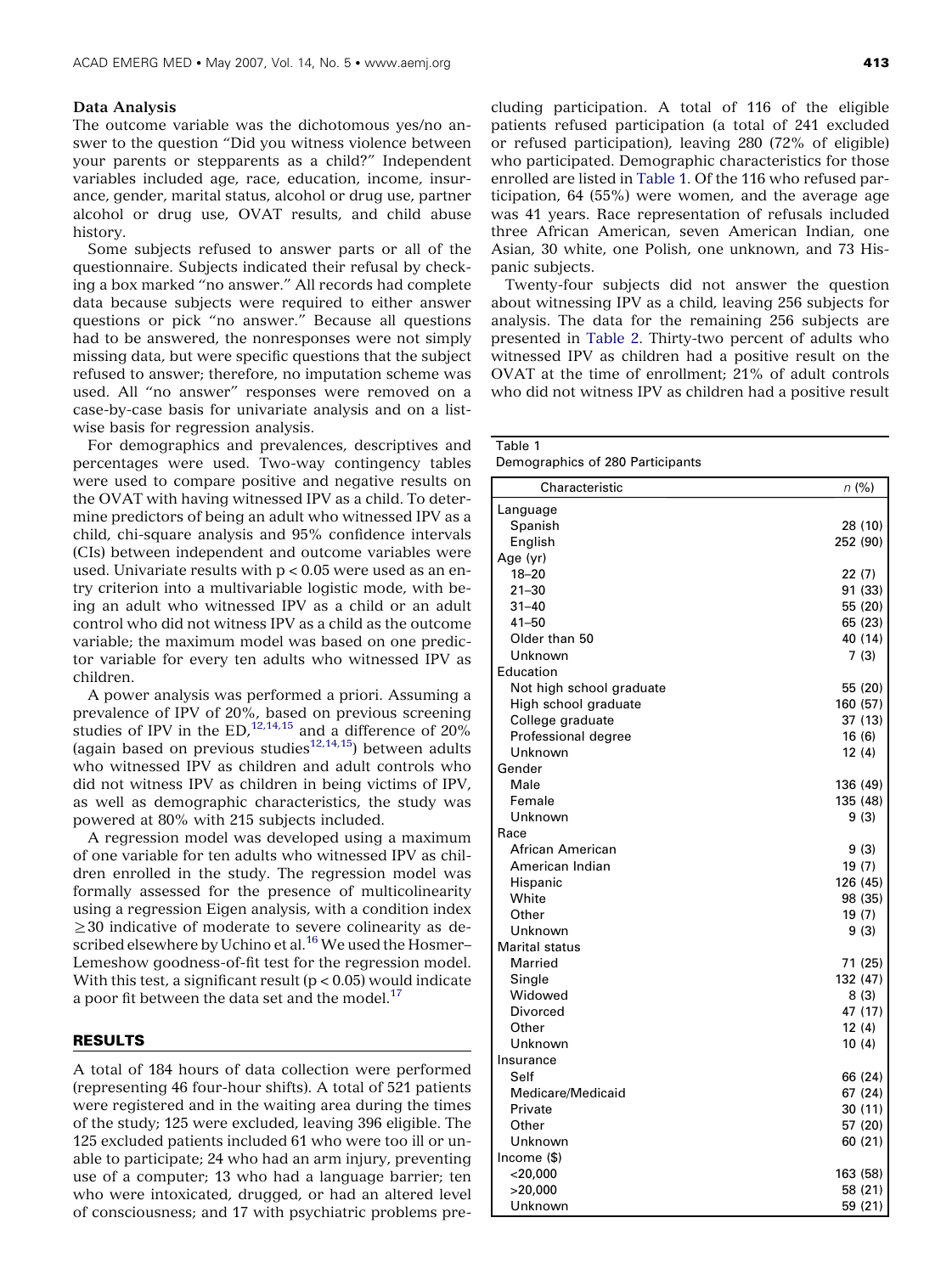#### <span id="page-5-0"></span>Table 2

Prevalence: Victims of IPV (OVAT positive), Adult Child Witnesses to IPV at Home, Children at Home, Abused as Children, and Consider Self a Victim of IPV

|                                             |             | <b>Adults Who</b><br>Witnessed IPV as | Adult Controls Who Did<br>Not Witness IPV as                                                                                   | <b>Percent Difference</b> |           |
|---------------------------------------------|-------------|---------------------------------------|--------------------------------------------------------------------------------------------------------------------------------|---------------------------|-----------|
|                                             | All $(n)$ % | Children, $n$ (%)                     | Children, $n$ (%)                                                                                                              | (95% CI)                  | p-value   |
| $\boldsymbol{N}$                            | 256         | 72                                    | 184                                                                                                                            |                           |           |
| <b>OVAT</b> result                          |             |                                       |                                                                                                                                |                           | 0.07      |
| Positive                                    | 62 (24)     | 23 (32)                               | 39(21)                                                                                                                         | 11 $(-2, 23)$             |           |
| Negative                                    | 190 (74)    | 48 (68)                               | 142 (76)                                                                                                                       | $8(-2, 20)$               |           |
| Unknown                                     | 4(2)        | 1(0)                                  | 3(3)                                                                                                                           |                           |           |
| Children at home                            |             |                                       |                                                                                                                                |                           | <b>NS</b> |
| Yes                                         | 102(40)     | 28 (39)                               | 74 (40)                                                                                                                        | $1(-1, 1)$                |           |
| No                                          | 152 (59)    | 44 (61)                               | 108 (59)                                                                                                                       | $2(-1, 2)$                |           |
| Unknown                                     | 2(1)        | 0(0)                                  | 2(1)                                                                                                                           |                           |           |
| Your children at home<br>have witnessed IPV |             |                                       |                                                                                                                                |                           | 0.07      |
| Yes                                         | 26 (10)     | 11 (15)                               | 15(8)                                                                                                                          | $7(-2, 16)$               |           |
| No                                          | 225 (88)    | 58 (81)                               | 167 (91)                                                                                                                       | 10(2, 20)                 |           |
| Unknown                                     | 5(2)        | 3(4)                                  | 2(1)                                                                                                                           |                           |           |
| You were abused as a<br>child               |             |                                       |                                                                                                                                |                           | < 0.01    |
| Yes                                         | 72 (28)     | 43 (60)                               | 29 (16)                                                                                                                        | 44 (31, 56)               |           |
| <b>No</b>                                   | 177 (69)    | 26 (36)                               | 151 (82)                                                                                                                       | 46 (34, 58)               |           |
| Unknown                                     | 7(3)        | 3(4)                                  | 4(2)                                                                                                                           |                           |           |
| Consider self a victim<br>of IPV            |             |                                       |                                                                                                                                |                           | 0.01      |
| Yes                                         | 29 (11)     | 14 (94)                               | 15(8)                                                                                                                          | 11(1, 21)                 |           |
| No                                          | 227 (89)    | 58 (81)                               | 169 (92)                                                                                                                       | 11(1, 21)                 |           |
| Unknown                                     | 0(0)        | 0(0)                                  | 0(0)                                                                                                                           |                           |           |
|                                             |             |                                       | Twenty-four subjects were excluded from analysis because they did not answer questions about having witnessed IPV as children. |                           |           |

IPV = intimate partner violence; OVAT = Ongoing Violence Assessment Tool; NS = not significant.

on the OVAT. There was no significant relationship between adults who witnessed IPV as children and having a positive result on the OVAT.

Responses to other prevalence questions included use of alcohol or drugs by the subject or spouse, as well as calls to 9-1-1 or previous presentations to the ED for IPV. These are summarized in [Table 3](#page-6-0). The adults who witnessed IPV as children made significantly more calls to 9-1-1 compared with the adult controls who did not witness IPV as children; otherwise, there was no difference. For analysis of data presented in Tables 2 and 3, "no answer" responses were removed from the analysis on a case-by-case basis.

# Significant Predictors

Seven predictors were nonsignificant by univariate analysis. These included race, education, insurance, gender, marital status, alcohol or drug use, and partner alcohol or drug use. The three significant predictors by univariate analysis were age, income, and a history of child abuse. Adults who witnessed IPV as children were more likely than adult controls who did not witness IPV as children to be younger than 40 years (76% vs. 56%; difference =  $20\%$ ;  $95\%$  CI = 8 to 33), to have income less than \$20,000/year (76% vs. 57%; difference = 19%; 95%  $CI = 8$  to 32), and to have a history of child abuse  $(60\%$ vs. 16%; difference =  $44\%$ ; 95% CI = 32 to 57); p < 0.01 for these differences.

A total of 256 cases had answered yes or no to the question about being adults who witnessed IPV as children and were considered eligible for entry into the logistic model. The inclusion of the three significant predictor variables into the regression model required the removal of 51 cases for "no answer" responses to one or more of the three variables, leaving 210 cases for entry into the model. Of these 210 cases, 59 were positive for being a child witness, allowing for a maximum entry of six variables into the final model. We therefore were not concerned with an overfit with the three variables that met entry criteria from the univariate analysis. The Hosmer–Lemeshow goodness-of-fit test indicated very good calibration for the variables (chi-square  $=$  3.767, df  $=$  $5$ ,  $p = 0.583$ ). Adjusted odds ratios with corresponding CIs and p-values are summarized in [Table 4](#page-6-0).

#### Multicolinearity

Two-way comparisons between the significant predictor variables of age versus income, income versus history of child abuse, and history of child abuse versus age were all nonsignificant. Maximum condition index for the comparisons was 12.1, indicating that moderate to severe colinearity was not present for these comparisons.

#### Nonresponses to Questions

Some subjects refused to answer parts or all of the questionnaires. The most frequently avoided questions were about insurance status ( $n = 60$ ; 21%), income ( $n = 59$ ;  $21\%$ ), and spouse use of drugs (16%) and alcohol (15%). Six percent avoided questions about drugs for themselves, and 4% avoided questions about self-use of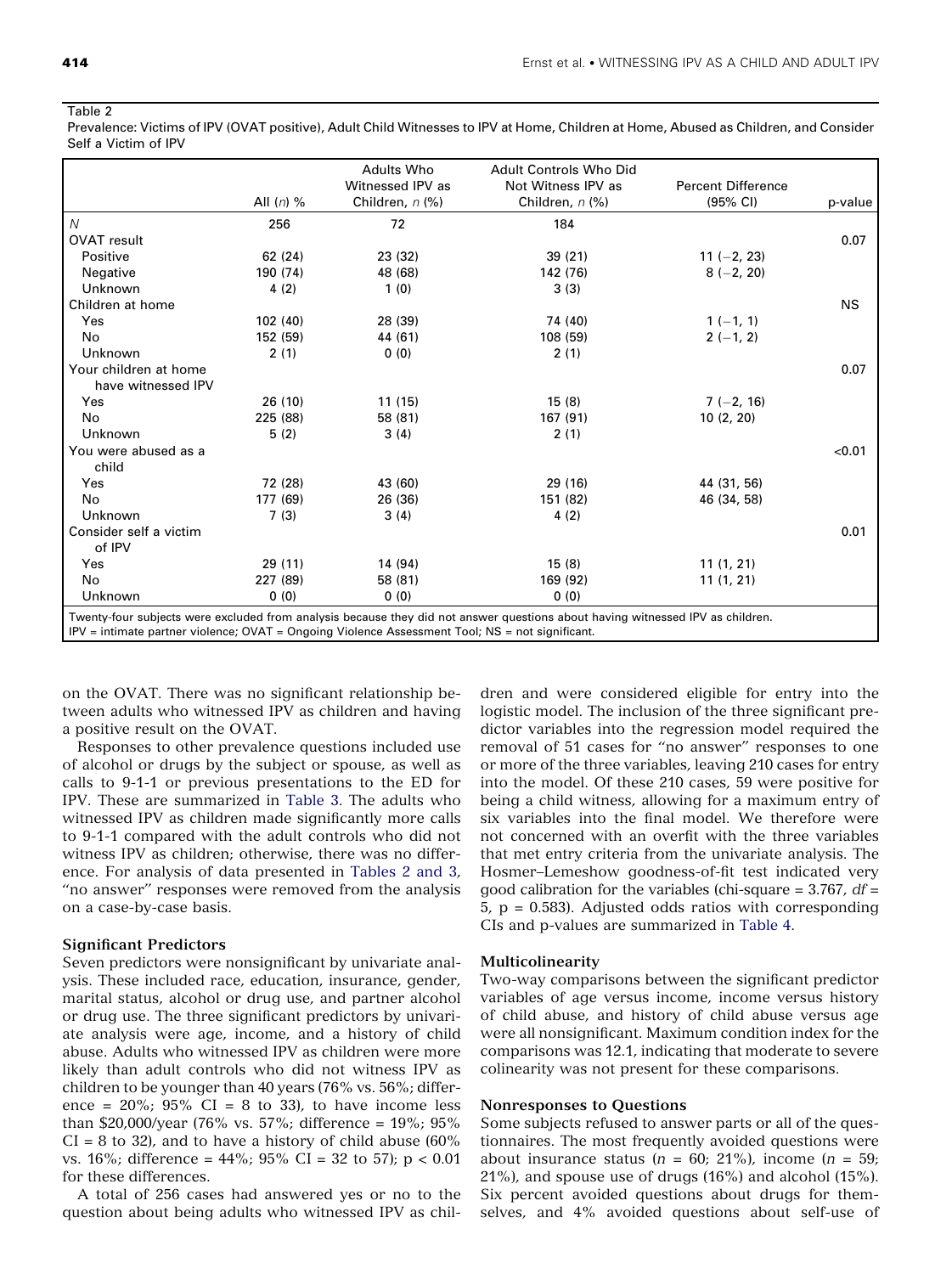# <span id="page-6-0"></span>Table 3

|  |  |  |  |  |  |  | Prevalence: Alcohol/Drug Use by Subject or Partner, Calls to 9-1-1, and Presented to ED for IPV-related Problem |  |  |  |  |
|--|--|--|--|--|--|--|-----------------------------------------------------------------------------------------------------------------|--|--|--|--|
|--|--|--|--|--|--|--|-----------------------------------------------------------------------------------------------------------------|--|--|--|--|

|                                                                                                                            |              | <b>Adults Who</b>  | <b>Adult Controls Who</b> | Percent           |           |
|----------------------------------------------------------------------------------------------------------------------------|--------------|--------------------|---------------------------|-------------------|-----------|
|                                                                                                                            |              | Witnessed IPV      | Did Not Witness IPV       | <b>Difference</b> |           |
|                                                                                                                            | All, $n$ (%) | as Children, n (%) | as Children, n (%)        | $(95%$ CI)        | p-value   |
| $\overline{N}$                                                                                                             | 256          | 72                 | 184                       |                   |           |
| Alcohol ingestion: self                                                                                                    |              |                    |                           |                   | <b>NS</b> |
| Yes                                                                                                                        | 37(14)       | 12(17)             | 25(14)                    | $3(-6, 13)$       |           |
| No                                                                                                                         | 217 (85)     | 60 (83)            | 157 (85)                  | $3(-1, 8)$        |           |
| Unknown                                                                                                                    | 2(1)         | 0(0)               | 2(1)                      |                   |           |
| Alcohol ingestion: spouse                                                                                                  |              |                    |                           |                   | <b>NS</b> |
| Yes                                                                                                                        | 30(12)       | 11(15)             | 19 (10)                   | $5(-4, 14)$       |           |
| No                                                                                                                         | 195 (76)     | 53 (74)            | 142 (77)                  | $3(-2, 8)$        |           |
| Unknown                                                                                                                    | 31(12)       | 8(11)              | 23(13)                    |                   |           |
| Drug ingestion: self                                                                                                       |              |                    |                           |                   | <b>NS</b> |
| Yes                                                                                                                        | 20(8)        | 8(11)              | 12(7)                     | $4(-3, 13)$       |           |
| No                                                                                                                         | 230 (90)     | 63 (88)            | 167 (91)                  | $3(-12, 5)$       |           |
| Unknown                                                                                                                    | 6(2)         | 1(1)               | 5(2)                      |                   |           |
| Drug ingestion: spouse                                                                                                     |              |                    |                           |                   | <b>NS</b> |
| Yes                                                                                                                        | 19(7)        | 7(10)              | 12(7)                     | $3(-4, 11)$       |           |
| No                                                                                                                         | 203 (79)     | 57 (79)            | 146 (79)                  | $0(-1, 1)$        |           |
| Unknown                                                                                                                    | 34 (14)      | 8(11)              | 26 (14)                   |                   |           |
| Calls to 9-1-1                                                                                                             |              |                    |                           |                   | 0.01      |
| Yes                                                                                                                        | 23(9)        | 11(15)             | 12(7)                     | 8(0, 18)          |           |
| No                                                                                                                         | 231 (90)     | 60 (83)            | 191 (93)                  | 10(0, 19)         |           |
| Unknown                                                                                                                    | 2(1)         | 1(2)               | 1(0)                      |                   |           |
| Previous ED visit for IPV                                                                                                  |              |                    |                           |                   | <b>NS</b> |
| Yes                                                                                                                        | 16(6)        | 7(10)              | 9(5)                      | $5(-3, 12)$       |           |
| No                                                                                                                         | 240 (94)     | 65 (90)            | 175 (95)                  | $5(-3, 12)$       |           |
| Unknown                                                                                                                    | 0(0)         | 0(0)               | 0(0)                      |                   |           |
| Twenty-four subjects were excluded from analysis because they did not respond to the question about being a child witness. |              |                    |                           |                   |           |

IPV = intimate partner violence; NS = not significant.

alcohol. Specific questions about IPV were avoided 6%– 9% of the time, whereas 3% omitted answers about gender and race. For the regression model, list-wise exclusion required the removal of a total of 51 subjects from the regression analysis.

#### Back-translation of Survey

When the survey was back-translated from Spanish to English; one question may be in doubt because the exact translation was ''were you violated as a child,'' which could be interpreted as sexual assault instead of the intended meaning of ''child abuse.'' Twenty-eight subjects took the survey in Spanish, and one admitted to abuse as a child. However, we did find significance in child abuse as a predictor of having a positive result on the

Table 4

|  | Logistic Regression Analysis: Adults Who Witnessed Intimate |  |  |
|--|-------------------------------------------------------------|--|--|
|  | Partner Violence as Children and Significant Predictors     |  |  |

|                        | <b>Adjusted OR</b> | p-value | 95% CI      |
|------------------------|--------------------|---------|-------------|
| Age (yr)               |                    |         |             |
| Older than 40          | Reference          |         |             |
| Younger than 40        | 4.2                | < 0.01  | 1.67, 9.09  |
| Income(S)              |                    |         |             |
| > \$20,000             | Reference          |         |             |
| $<$ \$20,000           | 5.1                | < 0.01  | 1.55, 12.54 |
| History of child abuse |                    |         |             |
| No                     | Reference          |         |             |
| Yes                    | 9.1                | <0.01   | 4.18, 19.5  |

OVAT, even though this question may have been erroneously answered "no."

#### **DISCUSSION**

Among ED patients, there is a high prevalence of family violence. Previous studies have shown this to be true in the ED for both women<sup>3,18</sup> and men.<sup>18-22</sup> This study confirmed our previous screening in the ED, which found similar numbers of those positive for IPV, $^{18,23}$  including ongoing IPV.[12,18,23](#page-9-0)

For the present study, touch-screen computer entry provided an opportunity to ensure anonymity and to include our large Hispanic population, with the screens available in both English and Spanish. Screening in the ED for domestic abuse is difficult; as a result, other investigators have utilized touch-screen computers for ease and to ensure anonymity to encourage wide participation[.24](#page-9-0)

Another unique aspect of this study is that our human research review committee allowed a modification of informed consent to include a waiver of documentation of informed consent, which allows entry into the study without signature of the participants. This is allowed when the research is minimal risk and the only record linking the subject with the research would be a consent form (and the only potential harm of the study is from breach of confidentiality) or when the procedures involved do not normally require consent outside of the research context. In this situation, informed consent must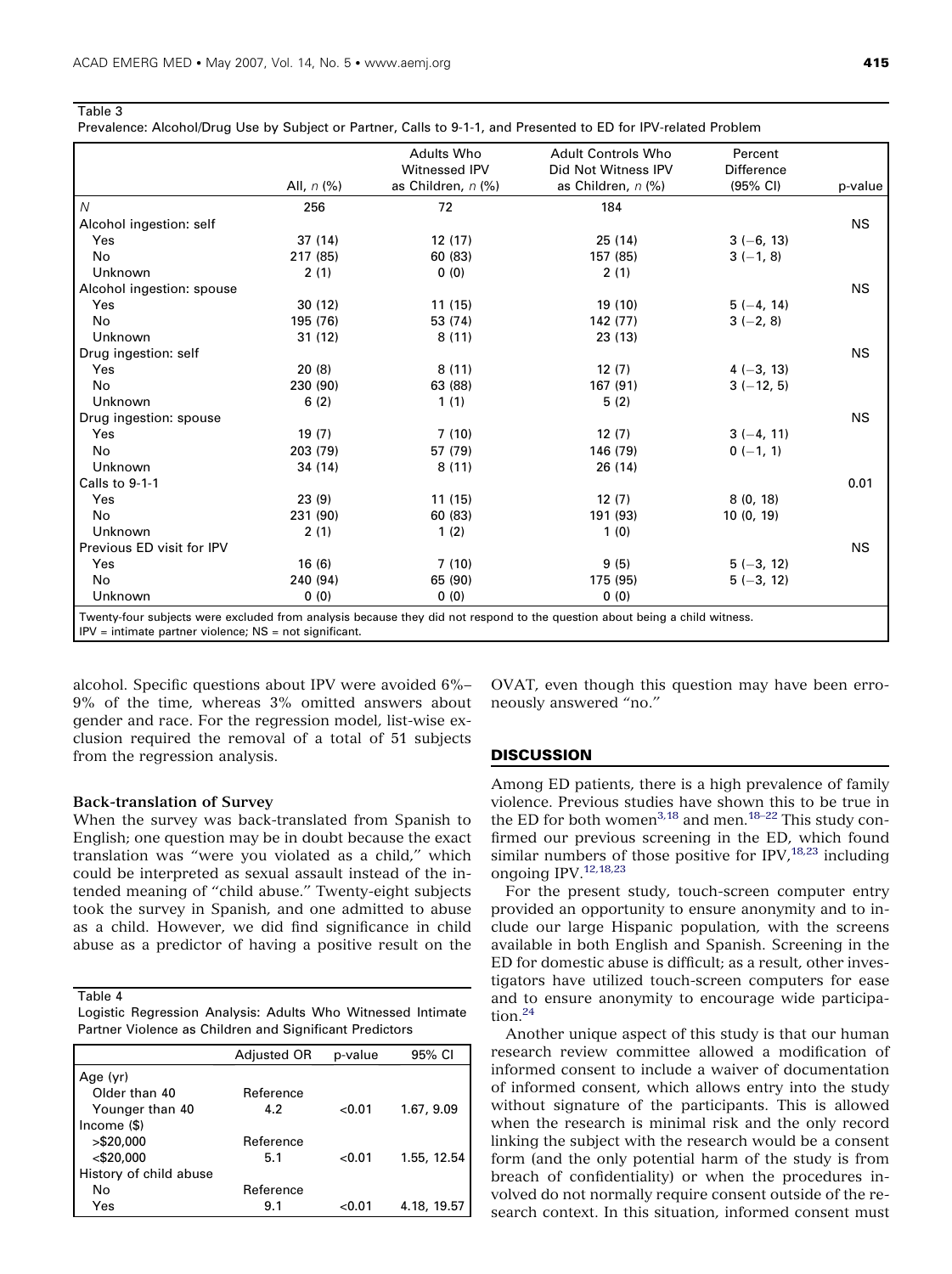be obtained verbally, must include all elements of informed consent, and may require a written copy of a consent form or summary. In this case, the human research review committee required a copy of a consent form be given to subjects but waived the necessity for a signature.

We found that adults who witnessed IPV as children were no more likely to become victims of ongoing IPV than adult controls who did not witness IPV as children. This could be as a result of exposure to IPV early in life, enhancing a learning process to avoid partnerships that involve IPV. Many who witnessed abuse in parents or stepparents may be learning to end the cycle of violence by choosing partners in a different manner to exclude violence in their own lives as adults. Those exposed to early childhood violence may be learning behaviors to prevent future victimization and learning ways to cope with exposure to abuse, even without structured interventions. They may be better at recognizing abusive relationships, perhaps sooner than those without previous exposure to IPV.

In our study, we only questioned about ongoing IPV within the past month, not annual or lifetime experiences, and indeed these may be more significant. This may be a reason for our results; however, we believe this is a significant finding, that for present, ongoing relationships, those who witnessed IPV as children were not more likely to be ongoing victims of IPV in their present adult relationships. Asking about lifetime victimization may lead to different results. In the ED setting, ongoing IPV is a very important issue.

Reluctance to reveal information may have affected results, but use of touch-screen anonymity was intended to reduce discomfort related to questions as much as possible. In our previous study of victims presenting for assistance to the treatment program for IPV in our city, victims were less likely than perpetrators to have wit-nessed IPV as children.<sup>[25](#page-9-0)</sup> We theorize that witnessing IPV may more likely lead to perpetration of IPV, thus perpetuating the cycle of violence in this manner. Further study is needed to verify this theory.

Our study was unique in screening a large Hispanic population. We did not find a difference in rates of IPV or of adults who witnessed IPV as children by race. This is an important finding, because previous studies have shown higher rates of IPV and acceptance of IPV among certain racial groups, including African American and Hispanic subjects.<sup>[26](#page-9-0)</sup>

Adults who witnessed IPV as children were four times more likely to be young than adult controls who did not witness IPV as children. This is possibly because older adults may have learned to avoid IPV; additionally, there may be generational differences in perception of IPV. Previous research has shown younger age to be associated more strongly with IPV. Across specialties and including an ED population, those positive for IPV were more likely to be younger than  $24$  years.<sup>[27](#page-9-0)</sup> In a telephone survey of more than 5,000 adults, men younger than 35 years were more likely to accept hitting an intimate partner than those who were older. $27$  In our study, there was no age or gender difference.

Adults who witnessed IPV as children were five times more likely to have low incomes (<\$20,000/year) when compared with adult controls who did not witness IPV as children. This is most likely cyclic, that is, those witnessing IPV may have lower income-earning potential and to have come from lower income families. Previous studies have shown a relation between IPV and in-come.<sup>[27–29](#page-9-0)</sup> In a study by McCloskey et al., adjusted demographic risk characteristics included younger age, lower income, and unemployment.<sup>[28](#page-9-0)</sup> However, health care providers were more likely to discuss IPV with lower income women than with middle or higher income women.<sup>[28](#page-9-0)</sup> In a study of low-income African American women in the Midwest, longitudinal analysis found an association of previous IPV experience and increased odds of receiving welfare benefits in a given year. It was thus concluded that IPV leads women to welfare assistance and compromise in physical and mental health; thereby, IPV leads to interference in women's gainful employment, perpetuating a low-income status.<sup>29</sup> In a survey of more than  $5,000$ adults, Simon et al. found that acceptance of IPV was significantly higher among those with a low household income.<sup>[27](#page-9-0)</sup>

In our study, adults who witnessed IPV as children were nine times more likely to have a history of being abused as a child than adult controls who did not witness IPV as children. This has been supported by other studies correlating witnessing of IPV and being abused as a child.<sup>[10](#page-8-0)</sup> Other studies have shown child abuse histories are associated with becoming a victim of IPV, $10,30$  as well as becoming a batterer.<sup>[6](#page-8-0)</sup> Adults who witnessed IPV as children reported other adverse events in childhood, including physical abuse and neglect.<sup>[10](#page-8-0)</sup> In addition, frequency of witnessing abuse led to an increased incidence of adverse effects.<sup>1</sup> A study by Herrenkohl et al. showed a positive developmental pathway from childhood physical abuse to early physical aggression and to perpetration of IPV for both male and female subjects at an early age.<sup>[6](#page-8-0)</sup>

We found that 9% of children in the homes had witnessed IPV in our population. The National Institute of Justice reports that 3.3 million children witness IPV each year.<sup>[1](#page-8-0)</sup> Identification of victims of IPV must include the screening of their children for abuse, neglect, or other types of adverse exposures, as well as recognition that adverse behaviors, such as substance abuse and depressed affect, are likely consequences of witnessing IPV.[9](#page-8-0) This is an important step in ending the cycle of IPV.

Future studies include anonymous touch-screen correlations of witnessing IPV as a child and being a batterer of IPV, to include interventions such as educational videos for batterers as well as children who have witnessed IPV, in efforts to break the cycle of IPV. Outreach programs for high school and college students utilizing recovering victims of IPV could affect the cycle of violence as well.

To the best of our knowledge, this is the first study of witnesses of IPV in the ED. The study was adequately powered and included both men and women screened with a gender-neutral screen for IPV, the OVAT.<sup>[12](#page-9-0)</sup> The study was performed over randomized four-hour shifts to include all days of the week and all hours of the day to minimize enrollment bias. The anonymous touchscreen computer theoretically leads to more truthful responses. It also allowed direct data entry. $^{24}$  $^{24}$  $^{24}$  The waiver of documentation of informed consent allowed us to preserve anonymity and minimize contact between research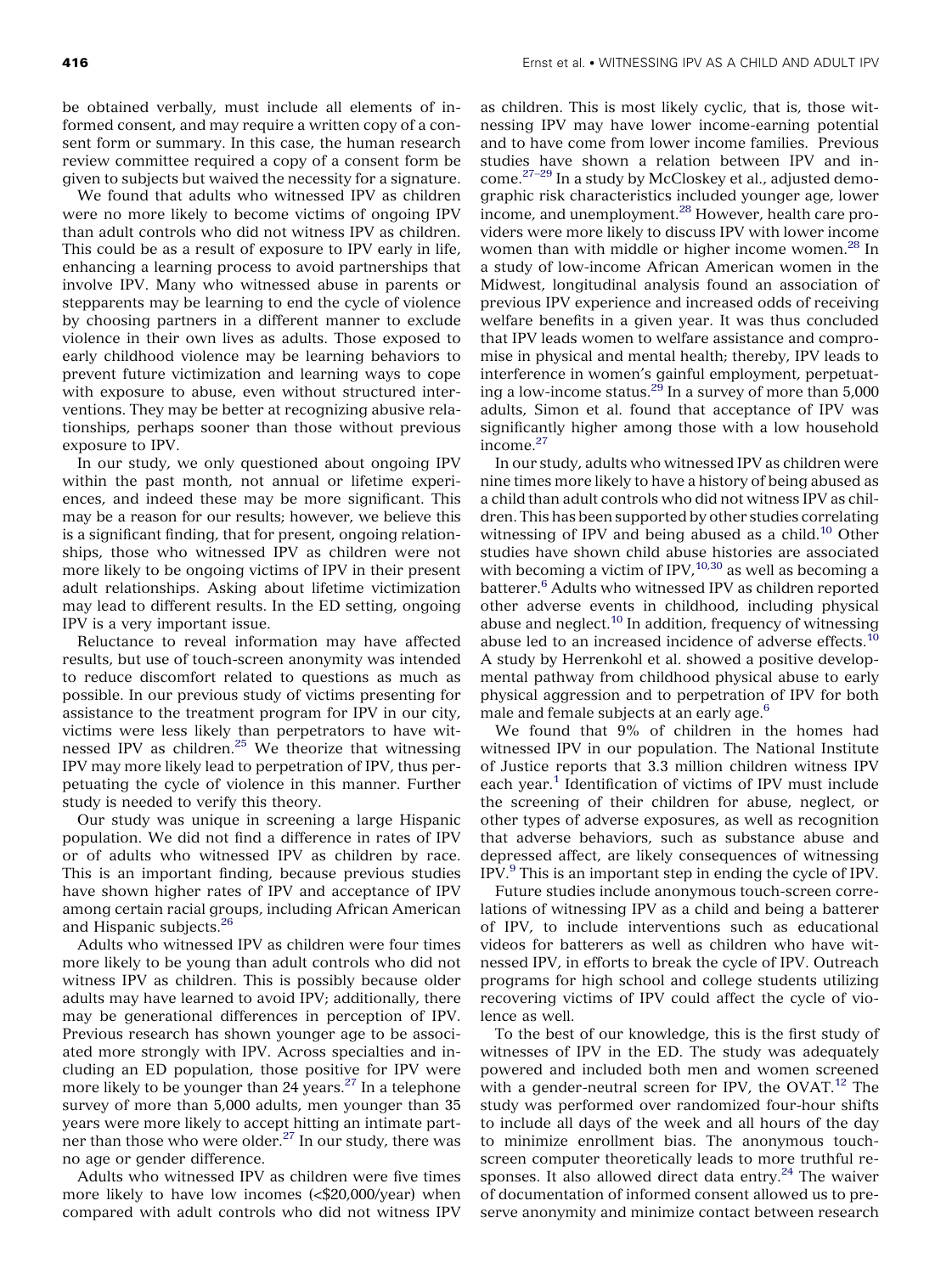<span id="page-8-0"></span>associates and subjects. The questionnaire was provided in both English and Spanish with a large Spanish-speaking population. Hispanic patients refused participation more often than white patients; however, this difference was not significant. Additionally, we used the OVAT screen, which was previously validated in an ED population.

# LIMITATIONS

Many patients refused participation, with a large proportion of these being older than 50 years. Perhaps the use of a computer program may have led older patients to avoid participation. Hispanic patients were more likely to refuse to participate; however, this difference was not significant compared with white patients. Other limitations include possible recall bias, no data from batterers, and necessity to exclude acutely ill, intoxicated, or mentally ill subjects. In addition, exclusion of those acutely injured may include some who were injured in IPV incidents. We were unable to include those who were acutely injured, because the study required seating at a touch-screen computer to enter data. Subjects may have been unwilling to participate in a study regarding a touchy controversial topic, IPV and witnessing IPV.

There is no validated tool to determine whether someone has witnessed abuse as a child. As such, use of a single question in this regard has not been validated. Perhaps other questions should have been included.

There is the potential that many patients in the final sampling may not have been currently living with a spouse or partner, thus leading to a decreased number of subjects with potential exposure to an intimate relationship and ruling out potential for IPV. Future studies limiting inclusion to those with an ongoing (or at least within the past year) intimate relationship may be warranted.

We had three local Spanish speakers formulate the surveys for us; however, another Spanish speaker from another area (California) back-translated the survey after we had performed the study. She found the term "violated" could have been misinterpreted, although our three other local translators did not.

We used a clinically significant difference of 20% based on our previous studies of IPV. For the power analysis we needed 215 subjects, based on univariate statistics. In the multivariable regression analysis, 210 subjects had all data available. Because power was based on univariate comparisons, we had adequate power to determine differences in adults who witnessed IPV as children versus adult controls who did not witness IPV as children.

"No answers" to questions were, in fact, an answer, due to the nature of the touch-screen computer for data entry into the study. Because some questions were not answered by some of the participants, the most important questions (i.e., witnessing IPV as children and OVAT scorings) were answered by the vast majority of the subjects and unlikely to affect the results.

### CONCLUSIONS

There has been some evidence that witnessing IPV as a child might make someone more likely to be victimized

as an adult. The results of this study did not, in fact, support that hypothesis. The cycle of adult violence in IPV does not appear to be perpetuated from witnessing IPV as a child to victimization as an adult. While our study does not demonstrate a link between adults having witnessed abuse as children and being in a current ongoing abusive relationship, we did show that adults who witnessed IPV as children were more likely to be abused as children. While we are not able to state that witnessing IPV as a child leads to being in an abusive relationship as a victim in adulthood, we must remember that adults who are currently in an abusive relationship should have their children screened for being abused and witnessing IPV in the household.

This study is dedicated to Eduardo Marvez-Valls, MD, who died in September 2006. Eduardo was a wonderful colleague, teacher, and friend who devoted his life to academic emergency medicine. He will live forever in our hearts.

#### References

- 1. US Department of Justice. Office of Justice Programs, Bureau of Statistics, Intimate Partner Violence (2000; revised 2002). Available at: [http://www.ojp.usdoj.gov/](http://www.ojp.usdoj.gov/bjs/pub/pdf/ipv.pdf) [bjs/pub/pdf/ipv.pdf](http://www.ojp.usdoj.gov/bjs/pub/pdf/ipv.pdf). Accessed Nov 25, 2006.
- 2. Centers for Disease Control and Prevention. National Center for Injury Prevention and Control. Available at: <http://www.cdc.gov/ncipc/factsheets/ipvfacts.htm>. Accessed Nov 25, 2006.
- 3. Abbott J, Johnson R, Koziol-McLain J, Lowenstein SR. Domestic violence against women. Incidence and prevalence in an emergency department population. JAMA. 1995; 273:1763–7.
- 4. Kothari CL, Rhodes KV. Missed opportunities: emergency department visits by police-identified victims of intimate partner violence. Ann Emerg Med. 2006; 47: 190–9.
- 5. Bensley L, Van Eenwyk J, Wynkoop Simmons KW. Childhood family violence history and women's risk for intimate partner violence and poor health. Am J Prev Med. 2003; 25:38–44.
- 6. Herrenkohl TI, Mason WA, Kosterman R, et al. Pathways from physical childhood abuse to partner violence in young adulthood. Violence Vict. 2004; 19: 123–36.
- 7. Cunradi CB, Caetano R, Schafer J. Alcohol related problems, drug use and male intimate partner violence severity among US couples. Alcohol Clin Exp Res. 2002; 26:293–500.
- 8. Desai S, Arias I, Thompson MP, Basile KC. Childhood victimization and subsequent adult revictimization in a nationally representative sample of women and men. Violence Vict. 2002; 17:639–53.
- 9. Hazen AL, Connelly CD, Kelleher KJ, Barth RP, Landsverk JA. Female caregivers' experience with intimate partner violence and behavior problems in children investigated as victims of maltreatment. Pediatrics. 2006; 117:99–109.
- 10. Dube SR, Anda RF, Felitti VJ, et al. Exposure to abuse, neglect, and household dysfunction among adults who witnessed IPV as children: implications for health and social services. Violence Vict. 2002; 17:3–13.